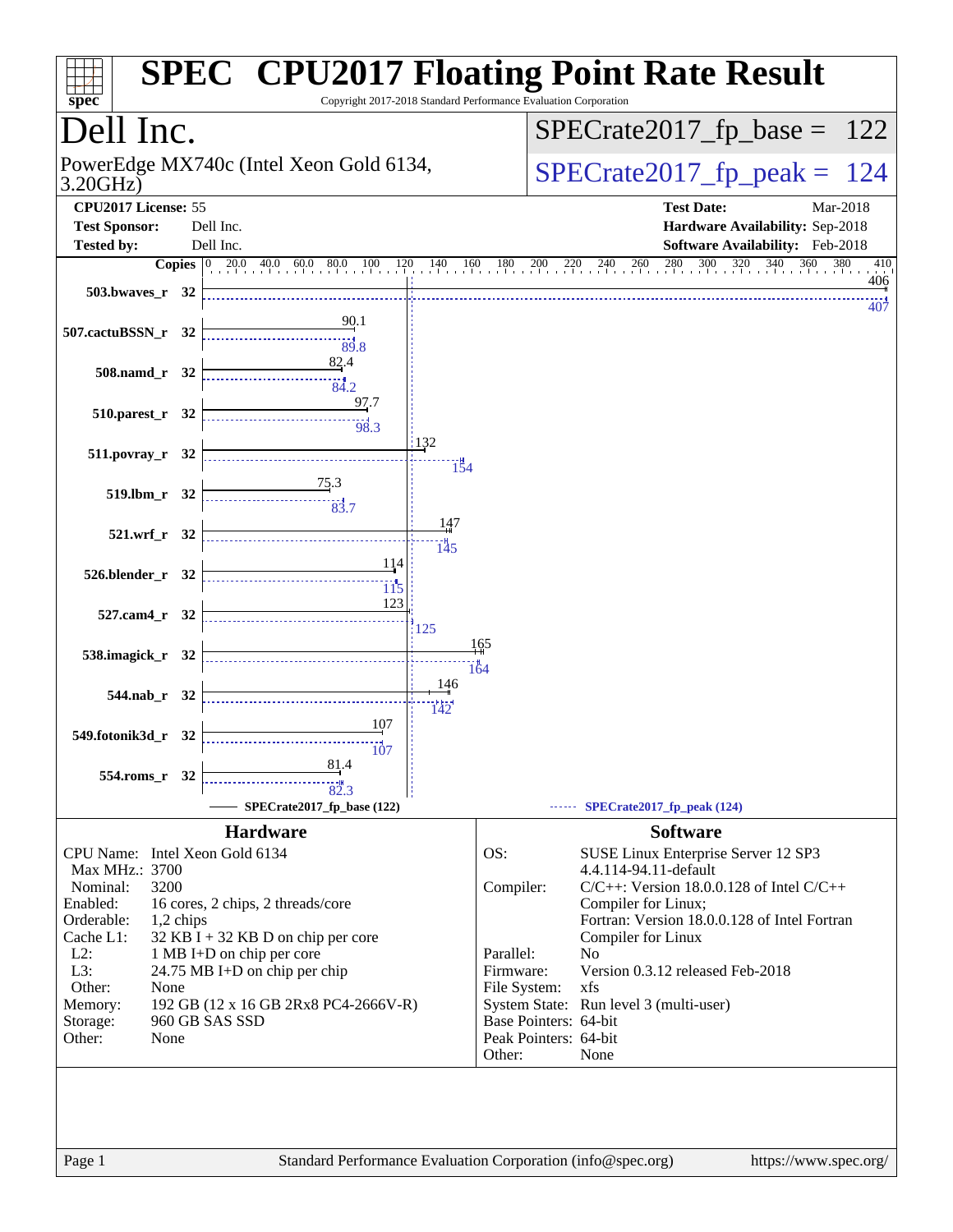

Copyright 2017-2018 Standard Performance Evaluation Corporation

### Dell Inc.

3.20GHz) PowerEdge MX740c (Intel Xeon Gold 6134,  $\vert$ [SPECrate2017\\_fp\\_peak =](http://www.spec.org/auto/cpu2017/Docs/result-fields.html#SPECrate2017fppeak) 124

 $SPECTate2017_fp\_base = 122$ 

**[CPU2017 License:](http://www.spec.org/auto/cpu2017/Docs/result-fields.html#CPU2017License)** 55 **[Test Date:](http://www.spec.org/auto/cpu2017/Docs/result-fields.html#TestDate)** Mar-2018 **[Test Sponsor:](http://www.spec.org/auto/cpu2017/Docs/result-fields.html#TestSponsor)** Dell Inc. **[Hardware Availability:](http://www.spec.org/auto/cpu2017/Docs/result-fields.html#HardwareAvailability)** Sep-2018 **[Tested by:](http://www.spec.org/auto/cpu2017/Docs/result-fields.html#Testedby)** Dell Inc. **[Software Availability:](http://www.spec.org/auto/cpu2017/Docs/result-fields.html#SoftwareAvailability)** Feb-2018

#### **[Results Table](http://www.spec.org/auto/cpu2017/Docs/result-fields.html#ResultsTable)**

|                           | <b>Base</b>   |                |            |                |       |                | <b>Peak</b> |               |                |              |                |              |                |              |
|---------------------------|---------------|----------------|------------|----------------|-------|----------------|-------------|---------------|----------------|--------------|----------------|--------------|----------------|--------------|
| <b>Benchmark</b>          | <b>Copies</b> | <b>Seconds</b> | Ratio      | <b>Seconds</b> | Ratio | <b>Seconds</b> | Ratio       | <b>Copies</b> | <b>Seconds</b> | <b>Ratio</b> | <b>Seconds</b> | <b>Ratio</b> | <b>Seconds</b> | <b>Ratio</b> |
| 503.bwaves_r              | 32            | 789            | 407        | 790            | 406   | 792            | 405         | 32            | 789            | 407          | 790            | 406          | 789            | 407          |
| 507.cactuBSSN r           | 32            | 450            | 90.1       | 449            | 90.2  | 449            | 90.1        | 32            | 449            | 90.2         | 451            | 89.8         | 451            | 89.8         |
| $508$ .namd $r$           | 32            | 369            | 82.3       | 368            | 82.6  | 369            | 82.4        | 32            | 359            | 84.6         | 361            | 84.2         | 364            | 83.6         |
| $510.parest_r$            | 32            | 856            | 97.7       | 857            | 97.6  | 857            | 97.7        | 32            | 852            | 98.3         | 849            | 98.6         | 851            | 98.3         |
| 511.povray_r              | 32            | 567            | 132        | 566            | 132   | 567            | 132         | 32            | 489            | 153          | 483            | 155          | 484            | <u>154</u>   |
| 519.lbm r                 | 32            | 448            | 75.3       | 448            | 75.3  | 448            | 75.3        | 32            | 403            | 83.7         | 402            | 83.9         | 405            | 83.3         |
| $521$ .wrf r              | 32            | 495            | 145        | 489            | 147   | 486            | 147         | 32            | 494            | 145          | 498            | 144          | 493            | 145          |
| 526.blender r             | 32            | 428            | <u>114</u> | 425            | 115   | 428            | 114         | 32            | 426            | 114          | 422            | 115          | 423            | 115          |
| 527.cam4_r                | 32            | 456            | 123        | 456            | 123   | 455            | 123         | 32            | 449            | 125          | 448            | 125          | 449            | 125          |
| 538.imagick_r             | 32            | 492            | 162        | 477            | 167   | 481            | 165         | 32            | 487            | 163          | 485            | <b>164</b>   | 485            | 164          |
| $544$ .nab_r              | 32            | 401            | 134        | 367            | 147   | 370            | 146         | 32            | 388            | 139          | 380            | 142          | 363            | 149          |
| 549.fotonik3d r           | 32            | 1169           | 107        | 1167           | 107   | 1168           | 107         | 32            | 1170           | 107          | 1169           | <b>107</b>   | 1168           | 107          |
| $554$ .roms r             | 32            | 626            | 81.2       | 624            | 81.4  | 622            | 81.8        | 32            | 618            | 82.3         | 626            | 81.3         | 609            | 83.4         |
| $SPECrate2017_fp\_base =$ |               |                | 122        |                |       |                |             |               |                |              |                |              |                |              |

**[SPECrate2017\\_fp\\_peak =](http://www.spec.org/auto/cpu2017/Docs/result-fields.html#SPECrate2017fppeak) 124**

Results appear in the [order in which they were run.](http://www.spec.org/auto/cpu2017/Docs/result-fields.html#RunOrder) Bold underlined text [indicates a median measurement.](http://www.spec.org/auto/cpu2017/Docs/result-fields.html#Median)

#### **[Submit Notes](http://www.spec.org/auto/cpu2017/Docs/result-fields.html#SubmitNotes)**

 The numactl mechanism was used to bind copies to processors. The config file option 'submit' was used to generate numactl commands to bind each copy to a specific processor. For details, please see the config file.

#### **[Operating System Notes](http://www.spec.org/auto/cpu2017/Docs/result-fields.html#OperatingSystemNotes)**

Stack size set to unlimited using "ulimit -s unlimited"

#### **[General Notes](http://www.spec.org/auto/cpu2017/Docs/result-fields.html#GeneralNotes)**

Environment variables set by runcpu before the start of the run: LD\_LIBRARY\_PATH = "/root/cpu2017/lib/ia32:/root/cpu2017/lib/intel64:/root/cpu2017/je5.0.1-32:/root/cpu2017/je5.0.1-64"

 Binaries compiled on a system with 1x Intel Core i7-4790 CPU + 32GB RAM memory using Redhat Enterprise Linux 7.4 Yes: The test sponsor attests, as of date of publication, that CVE-2017-5754 (Meltdown) is mitigated in the system as tested and documented. Yes: The test sponsor attests, as of date of publication, that CVE-2017-5753 (Spectre variant 1) is mitigated in the system as tested and documented. Yes: The test sponsor attests, as of date of publication, that CVE-2017-5715 (Spectre variant 2) is mitigated in the system as tested and documented. Filesystem page cache synced and cleared with: sync; echo 3> /proc/sys/vm/drop\_caches

**(Continued on next page)**

| Page 2 | Standard Performance Evaluation Corporation (info@spec.org) | https://www.spec.org/ |
|--------|-------------------------------------------------------------|-----------------------|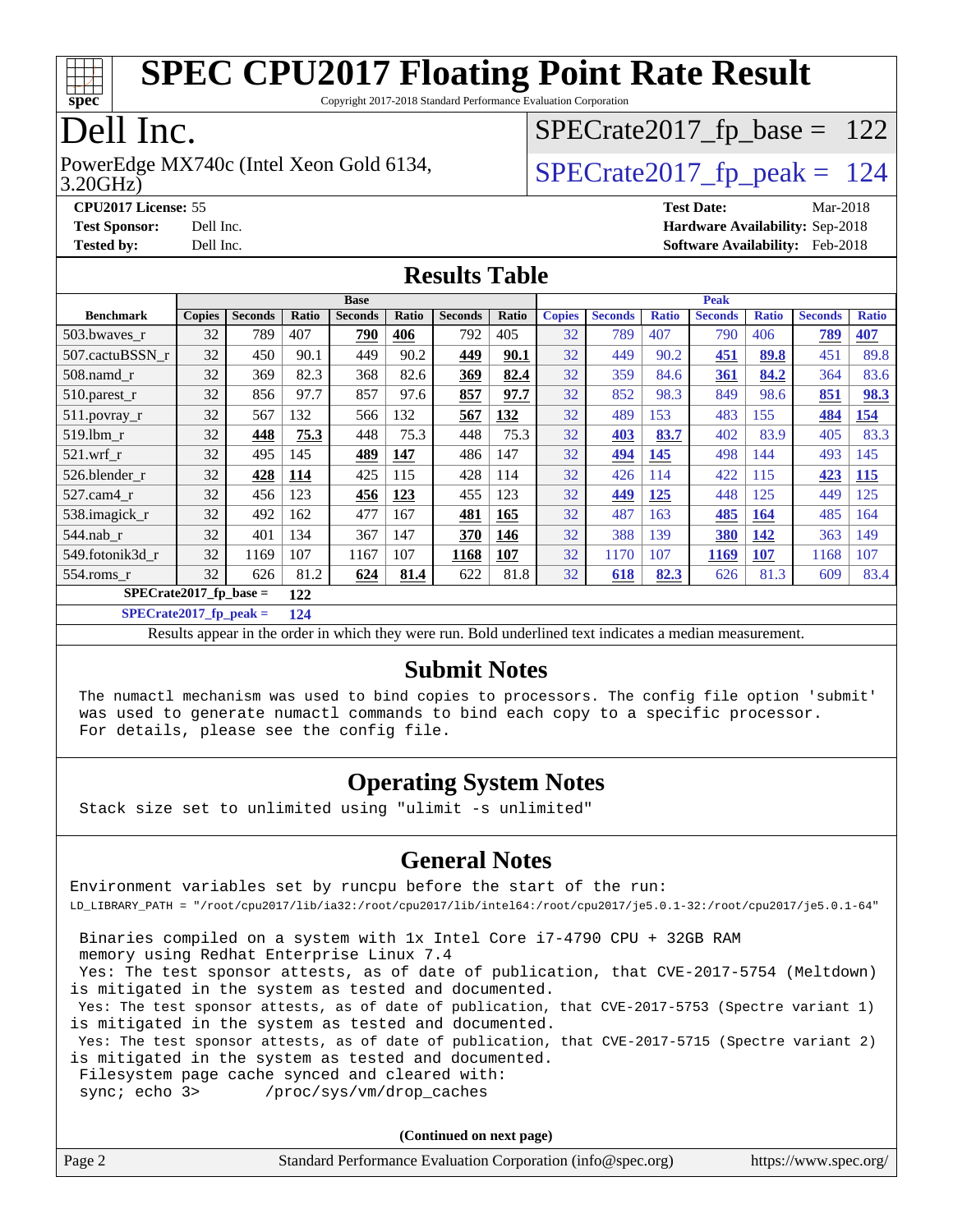

Copyright 2017-2018 Standard Performance Evaluation Corporation

### Dell Inc.

3.20GHz) PowerEdge MX740c (Intel Xeon Gold 6134,  $\vert$ [SPECrate2017\\_fp\\_peak =](http://www.spec.org/auto/cpu2017/Docs/result-fields.html#SPECrate2017fppeak) 124

 $SPECTate2017_fp\_base = 122$ 

**[CPU2017 License:](http://www.spec.org/auto/cpu2017/Docs/result-fields.html#CPU2017License)** 55 **[Test Date:](http://www.spec.org/auto/cpu2017/Docs/result-fields.html#TestDate)** Mar-2018 **[Test Sponsor:](http://www.spec.org/auto/cpu2017/Docs/result-fields.html#TestSponsor)** Dell Inc. **[Hardware Availability:](http://www.spec.org/auto/cpu2017/Docs/result-fields.html#HardwareAvailability)** Sep-2018 **[Tested by:](http://www.spec.org/auto/cpu2017/Docs/result-fields.html#Testedby)** Dell Inc. **[Software Availability:](http://www.spec.org/auto/cpu2017/Docs/result-fields.html#SoftwareAvailability)** Feb-2018

#### **[General Notes \(Continued\)](http://www.spec.org/auto/cpu2017/Docs/result-fields.html#GeneralNotes)**

 runcpu command invoked through numactl i.e.: numactl --interleave=all runcpu <etc>

#### **[Platform Notes](http://www.spec.org/auto/cpu2017/Docs/result-fields.html#PlatformNotes)**

Page 3 Standard Performance Evaluation Corporation [\(info@spec.org\)](mailto:info@spec.org) <https://www.spec.org/> BIOS settings: Sub NUMA Cluster Disabled Virtualization Technology Disabled System Profile set to Custom CPU Performance set to Maximum Performance C States set to Autonomous C1EE Disabled Uncore Frequency set to Dynamic Energy Efficiency Policy set to Performance Memory Patrol Scrub Disabled Logical Processor Enabled CPU Interconnect Bus Link Power Management Disabled PCI ASPM L1 Link Power Management Disabled Sysinfo program /root/cpu2017/bin/sysinfo Rev: r5797 of 2017-06-14 96c45e4568ad54c135fd618bcc091c0f running on linux-kuth Thu Mar 15 00:58:32 2018 SUT (System Under Test) info as seen by some common utilities. For more information on this section, see <https://www.spec.org/cpu2017/Docs/config.html#sysinfo> From /proc/cpuinfo model name : Intel(R) Xeon(R) Gold 6134 CPU @ 3.20GHz 2 "physical id"s (chips) 32 "processors" cores, siblings (Caution: counting these is hw and system dependent. The following excerpts from /proc/cpuinfo might not be reliable. Use with caution.) cpu cores : 8 siblings : 16 physical 0: cores 0 2 3 9 16 19 26 27 physical 1: cores 0 2 3 9 16 19 26 27 From lscpu: Architecture: x86\_64<br>
CPU op-mode(s): 32-bit, 64-bit CPU op-mode $(s):$ Byte Order: Little Endian  $CPU(s):$  32 On-line CPU(s) list: 0-31 Thread(s) per core: 2 Core(s) per socket: 8 Socket(s): 2 **(Continued on next page)**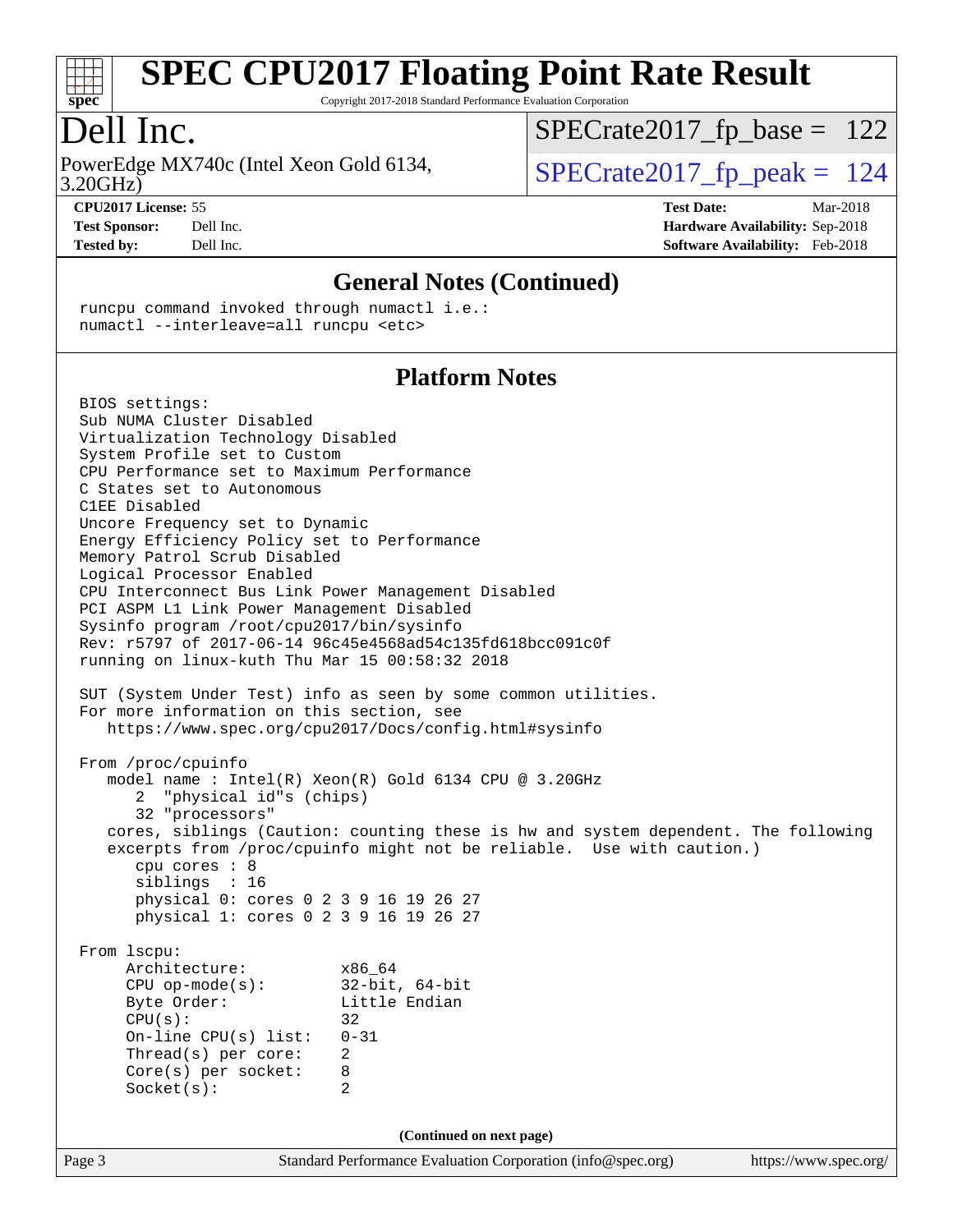

Copyright 2017-2018 Standard Performance Evaluation Corporation

### Dell Inc.

3.20GHz) PowerEdge MX740c (Intel Xeon Gold 6134,  $SPECrate2017_fp\_peak = 124$ 

[SPECrate2017\\_fp\\_base =](http://www.spec.org/auto/cpu2017/Docs/result-fields.html#SPECrate2017fpbase) 122

**[Tested by:](http://www.spec.org/auto/cpu2017/Docs/result-fields.html#Testedby)** Dell Inc. **[Software Availability:](http://www.spec.org/auto/cpu2017/Docs/result-fields.html#SoftwareAvailability)** Feb-2018

**[CPU2017 License:](http://www.spec.org/auto/cpu2017/Docs/result-fields.html#CPU2017License)** 55 **[Test Date:](http://www.spec.org/auto/cpu2017/Docs/result-fields.html#TestDate)** Mar-2018 **[Test Sponsor:](http://www.spec.org/auto/cpu2017/Docs/result-fields.html#TestSponsor)** Dell Inc. **[Hardware Availability:](http://www.spec.org/auto/cpu2017/Docs/result-fields.html#HardwareAvailability)** Sep-2018

#### **[Platform Notes \(Continued\)](http://www.spec.org/auto/cpu2017/Docs/result-fields.html#PlatformNotes)**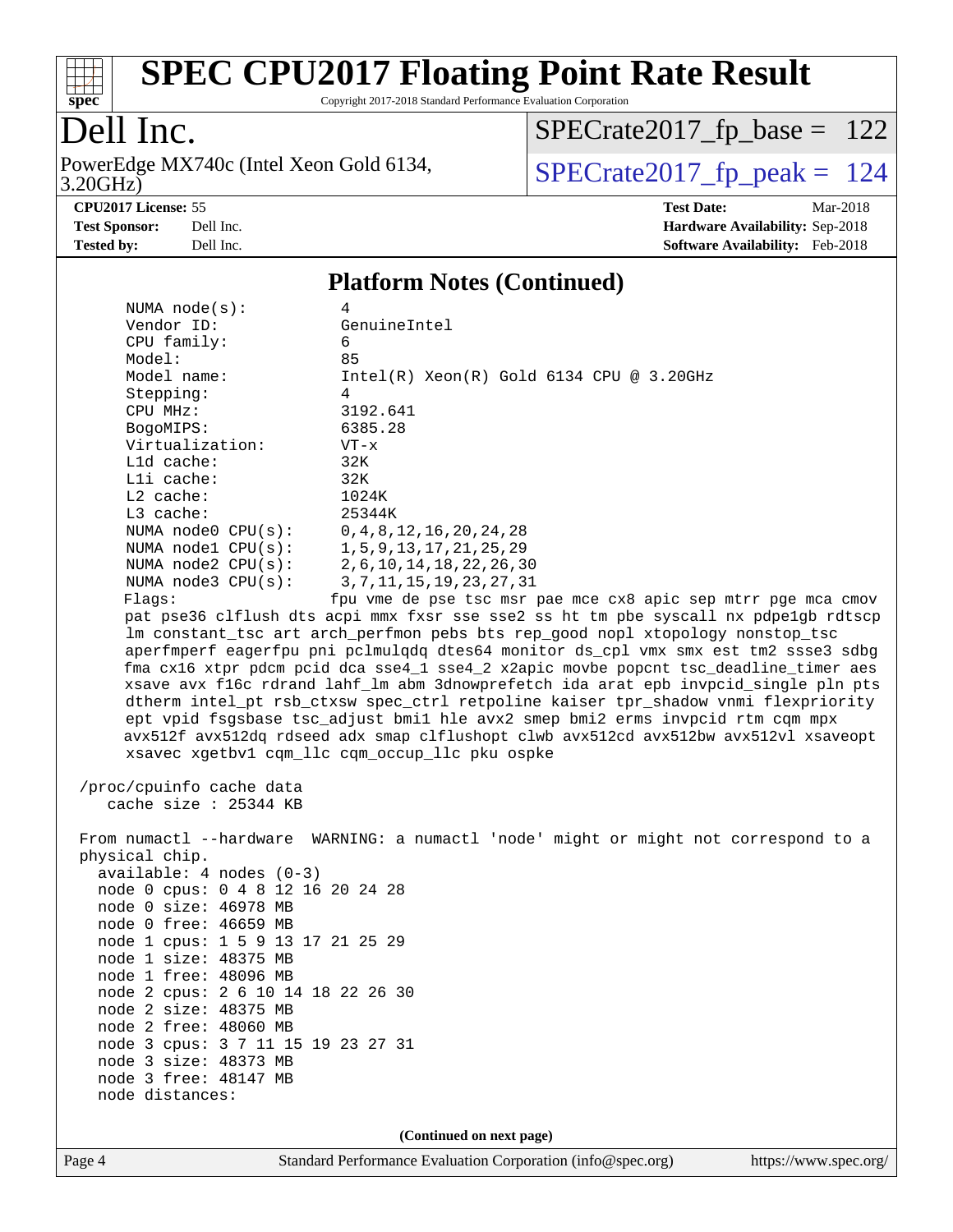

Copyright 2017-2018 Standard Performance Evaluation Corporation

### Dell Inc.

3.20GHz) PowerEdge MX740c (Intel Xeon Gold 6134,  $SPECrate2017_fp\_peak = 124$ 

[SPECrate2017\\_fp\\_base =](http://www.spec.org/auto/cpu2017/Docs/result-fields.html#SPECrate2017fpbase) 122

**[CPU2017 License:](http://www.spec.org/auto/cpu2017/Docs/result-fields.html#CPU2017License)** 55 **[Test Date:](http://www.spec.org/auto/cpu2017/Docs/result-fields.html#TestDate)** Mar-2018 **[Test Sponsor:](http://www.spec.org/auto/cpu2017/Docs/result-fields.html#TestSponsor)** Dell Inc. **[Hardware Availability:](http://www.spec.org/auto/cpu2017/Docs/result-fields.html#HardwareAvailability)** Sep-2018 **[Tested by:](http://www.spec.org/auto/cpu2017/Docs/result-fields.html#Testedby)** Dell Inc. **[Software Availability:](http://www.spec.org/auto/cpu2017/Docs/result-fields.html#SoftwareAvailability)** Feb-2018

#### **[Platform Notes \(Continued\)](http://www.spec.org/auto/cpu2017/Docs/result-fields.html#PlatformNotes)**

| node<br>$\overline{\mathbf{0}}$<br>1 2<br>3<br>0:<br>10 21 11<br>21<br>11<br>1: 21 10 21<br>2: 11 21 10<br>21<br>3:<br>21 11 21<br>10                                                                                                                                                                                                                                                                                                                                                                    |  |  |  |  |  |  |
|----------------------------------------------------------------------------------------------------------------------------------------------------------------------------------------------------------------------------------------------------------------------------------------------------------------------------------------------------------------------------------------------------------------------------------------------------------------------------------------------------------|--|--|--|--|--|--|
| From /proc/meminfo<br>MemTotal:<br>196712868 kB<br>HugePages_Total:<br>0<br>Hugepagesize: 2048 kB                                                                                                                                                                                                                                                                                                                                                                                                        |  |  |  |  |  |  |
| /usr/bin/lsb_release -d<br>SUSE Linux Enterprise Server 12 SP3                                                                                                                                                                                                                                                                                                                                                                                                                                           |  |  |  |  |  |  |
| From /etc/*release* /etc/*version*<br>SuSE-release:<br>SUSE Linux Enterprise Server 12 (x86_64)<br>$VERSION = 12$<br>$PATCHLEVEL = 3$<br># This file is deprecated and will be removed in a future service pack or release.<br># Please check /etc/os-release for details about this release.<br>os-release:<br>NAME="SLES"<br>VERSION="12-SP3"<br>VERSION_ID="12.3"<br>PRETTY_NAME="SUSE Linux Enterprise Server 12 SP3"<br>ID="sles"<br>$ANSI$ _COLOR=" $0:32$ "<br>CPE_NAME="cpe:/o:suse:sles:12:sp3" |  |  |  |  |  |  |
| uname $-a$ :<br>Linux linux-kuth 4.4.114-94.11-default #1 SMP Thu Feb 1 19:28:26 UTC 2018 (4309ff9)<br>x86_64 x86_64 x86_64 GNU/Linux                                                                                                                                                                                                                                                                                                                                                                    |  |  |  |  |  |  |
| run-level 3 Mar 14 17:13                                                                                                                                                                                                                                                                                                                                                                                                                                                                                 |  |  |  |  |  |  |
| SPEC is set to: /root/cpu2017<br>Filesystem<br>Type Size Used Avail Use% Mounted on<br>$/\text{dev/sda2}$<br>xfs<br>890G 16G 874G<br>$2\frac{8}{1}$ /                                                                                                                                                                                                                                                                                                                                                    |  |  |  |  |  |  |
| Additional information from dmidecode follows. WARNING: Use caution when you interpret<br>this section. The 'dmidecode' program reads system data which is "intended to allow<br>hardware to be accurately determined", but the intent may not be met, as there are<br>frequent changes to hardware, firmware, and the "DMTF SMBIOS" standard.<br>BIOS Dell Inc. 0.3.12 02/06/2018<br>Memory:                                                                                                            |  |  |  |  |  |  |
| 12x 00AD063200AD HMA82GR7AFR8N-VK 16 GB 2 rank 2666                                                                                                                                                                                                                                                                                                                                                                                                                                                      |  |  |  |  |  |  |
| (Continued on next page)                                                                                                                                                                                                                                                                                                                                                                                                                                                                                 |  |  |  |  |  |  |

| Page 5 | Standard Performance Evaluation Corporation (info@spec.org) |  | https://www.spec.org/ |
|--------|-------------------------------------------------------------|--|-----------------------|
|--------|-------------------------------------------------------------|--|-----------------------|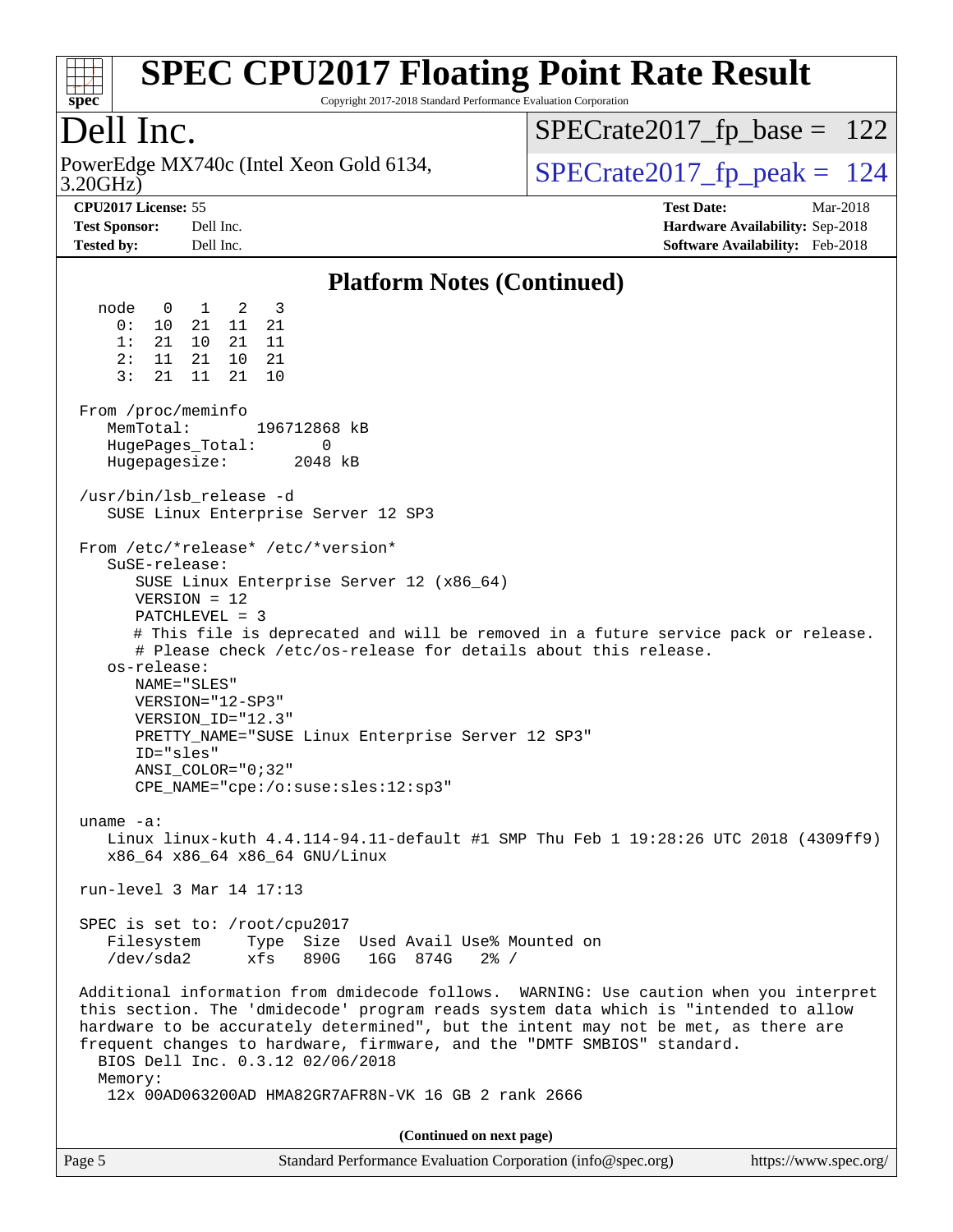

Copyright 2017-2018 Standard Performance Evaluation Corporation

#### Dell Inc.

3.20GHz) PowerEdge MX740c (Intel Xeon Gold 6134,  $\vert$ [SPECrate2017\\_fp\\_peak =](http://www.spec.org/auto/cpu2017/Docs/result-fields.html#SPECrate2017fppeak) 124

[SPECrate2017\\_fp\\_base =](http://www.spec.org/auto/cpu2017/Docs/result-fields.html#SPECrate2017fpbase) 122

**[CPU2017 License:](http://www.spec.org/auto/cpu2017/Docs/result-fields.html#CPU2017License)** 55 **[Test Date:](http://www.spec.org/auto/cpu2017/Docs/result-fields.html#TestDate)** Mar-2018 **[Test Sponsor:](http://www.spec.org/auto/cpu2017/Docs/result-fields.html#TestSponsor)** Dell Inc. **[Hardware Availability:](http://www.spec.org/auto/cpu2017/Docs/result-fields.html#HardwareAvailability)** Sep-2018 **[Tested by:](http://www.spec.org/auto/cpu2017/Docs/result-fields.html#Testedby)** Dell Inc. **[Software Availability:](http://www.spec.org/auto/cpu2017/Docs/result-fields.html#SoftwareAvailability)** Feb-2018

#### **[Platform Notes \(Continued\)](http://www.spec.org/auto/cpu2017/Docs/result-fields.html#PlatformNotes)**

12x Not Specified Not Specified

(End of data from sysinfo program)

#### **[Compiler Version Notes](http://www.spec.org/auto/cpu2017/Docs/result-fields.html#CompilerVersionNotes)**

| 519.1bm_r(base) 538.imagick_r(base, peak) 544.nab_r(base)<br>CC.                                                           |  |  |  |  |
|----------------------------------------------------------------------------------------------------------------------------|--|--|--|--|
| icc (ICC) 18.0.0 20170811<br>Copyright (C) 1985-2017 Intel Corporation. All rights reserved.                               |  |  |  |  |
| $519.1bm_r(peak) 544.nab_r(peak)$<br>CC                                                                                    |  |  |  |  |
| icc (ICC) 18.0.0 20170811<br>Copyright (C) 1985-2017 Intel Corporation. All rights reserved.                               |  |  |  |  |
| CXXC 508.namd_r(base) 510.parest_r(base)                                                                                   |  |  |  |  |
| icpc (ICC) 18.0.0 20170811<br>Copyright (C) 1985-2017 Intel Corporation. All rights reserved.                              |  |  |  |  |
| CXXC 508.namd_r(peak) 510.parest_r(peak)                                                                                   |  |  |  |  |
| icpc (ICC) 18.0.0 20170811<br>Copyright (C) 1985-2017 Intel Corporation. All rights reserved.                              |  |  |  |  |
| 511.povray_r(base) 526.blender_r(base)<br>CC.                                                                              |  |  |  |  |
| icpc (ICC) 18.0.0 20170811<br>Copyright (C) 1985-2017 Intel Corporation. All rights reserved.<br>icc (ICC) 18.0.0 20170811 |  |  |  |  |
| Copyright (C) 1985-2017 Intel Corporation. All rights reserved.                                                            |  |  |  |  |
| 511.povray_r(peak) 526.blender_r(peak)<br>CC.                                                                              |  |  |  |  |
| (Continued on next page)                                                                                                   |  |  |  |  |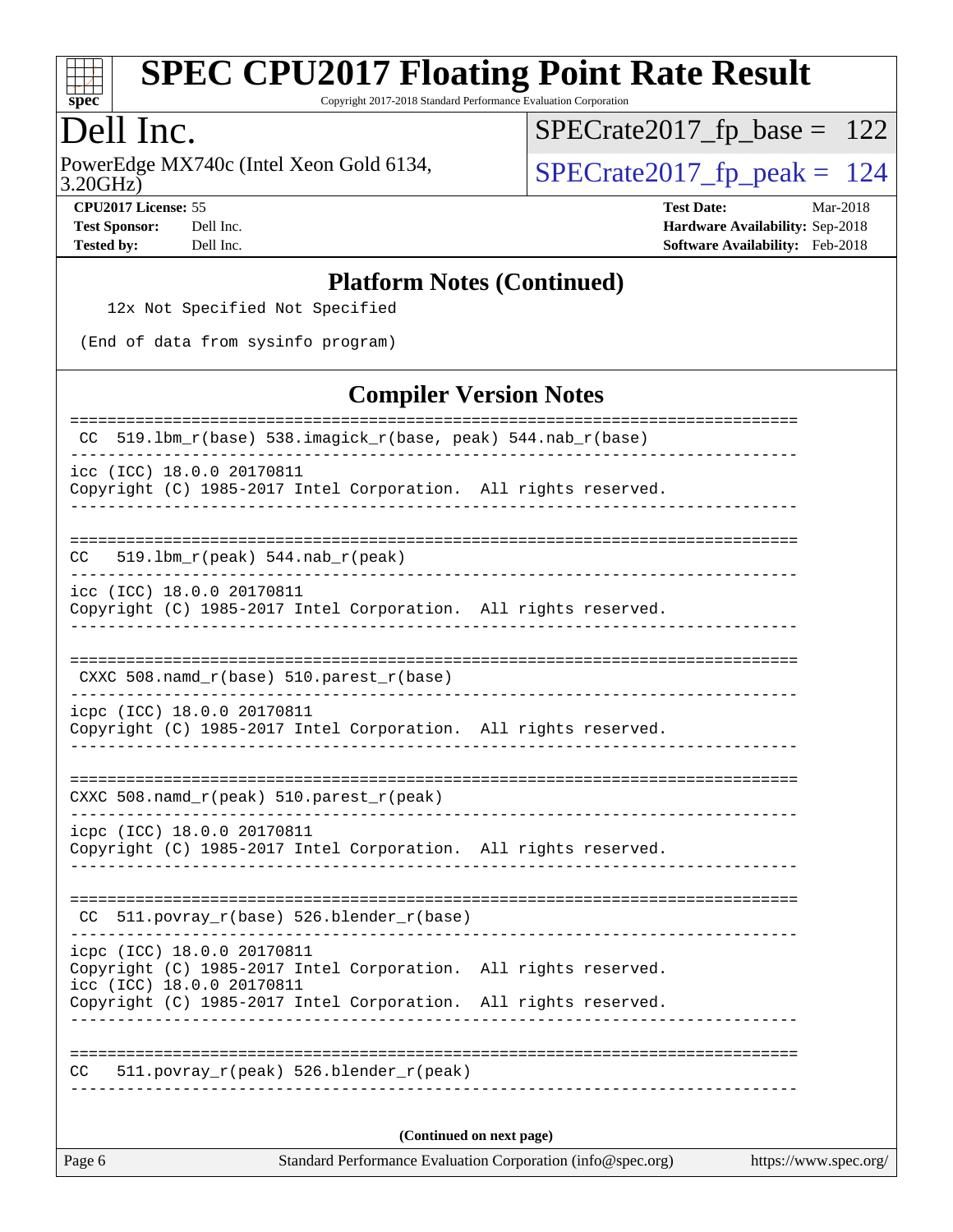

Copyright 2017-2018 Standard Performance Evaluation Corporation

### Dell Inc.

3.20GHz) PowerEdge MX740c (Intel Xeon Gold 6134,  $SPECrate2017_fp\_peak = 124$ 

[SPECrate2017\\_fp\\_base =](http://www.spec.org/auto/cpu2017/Docs/result-fields.html#SPECrate2017fpbase) 122

**[CPU2017 License:](http://www.spec.org/auto/cpu2017/Docs/result-fields.html#CPU2017License)** 55 **[Test Date:](http://www.spec.org/auto/cpu2017/Docs/result-fields.html#TestDate)** Mar-2018 **[Test Sponsor:](http://www.spec.org/auto/cpu2017/Docs/result-fields.html#TestSponsor)** Dell Inc. **[Hardware Availability:](http://www.spec.org/auto/cpu2017/Docs/result-fields.html#HardwareAvailability)** Sep-2018 **[Tested by:](http://www.spec.org/auto/cpu2017/Docs/result-fields.html#Testedby)** Dell Inc. **[Software Availability:](http://www.spec.org/auto/cpu2017/Docs/result-fields.html#SoftwareAvailability)** Feb-2018

#### **[Compiler Version Notes \(Continued\)](http://www.spec.org/auto/cpu2017/Docs/result-fields.html#CompilerVersionNotes)**

|                                                                                                                                                                     |                                  | $\mathbf{C}$ ompher version rotes ( $\mathbf{C}$ ommuea)    |                       |
|---------------------------------------------------------------------------------------------------------------------------------------------------------------------|----------------------------------|-------------------------------------------------------------|-----------------------|
| icpc (ICC) 18.0.0 20170811<br>Copyright (C) 1985-2017 Intel Corporation. All rights reserved.<br>icc (ICC) 18.0.0 20170811                                          |                                  |                                                             |                       |
| Copyright (C) 1985-2017 Intel Corporation. All rights reserved.                                                                                                     | __________________________       |                                                             |                       |
| FC 507.cactuBSSN_r(base)                                                                                                                                            |                                  |                                                             |                       |
| icpc (ICC) 18.0.0 20170811<br>Copyright (C) 1985-2017 Intel Corporation. All rights reserved.<br>icc (ICC) 18.0.0 20170811                                          |                                  |                                                             |                       |
| Copyright (C) 1985-2017 Intel Corporation. All rights reserved.<br>ifort (IFORT) 18.0.0 20170811<br>Copyright (C) 1985-2017 Intel Corporation. All rights reserved. |                                  |                                                             |                       |
|                                                                                                                                                                     |                                  |                                                             |                       |
| FC 507.cactuBSSN r(peak)                                                                                                                                            |                                  |                                                             |                       |
| icpc (ICC) 18.0.0 20170811<br>Copyright (C) 1985-2017 Intel Corporation. All rights reserved.<br>icc (ICC) 18.0.0 20170811                                          |                                  |                                                             |                       |
| Copyright (C) 1985-2017 Intel Corporation. All rights reserved.<br>ifort (IFORT) 18.0.0 20170811<br>Copyright (C) 1985-2017 Intel Corporation. All rights reserved. |                                  |                                                             |                       |
|                                                                                                                                                                     | -------------------------------- |                                                             |                       |
| FC 503.bwaves_r(base, peak) 549.fotonik3d_r(base, peak) 554.roms_r(base)                                                                                            |                                  |                                                             |                       |
| ifort (IFORT) 18.0.0 20170811<br>Copyright (C) 1985-2017 Intel Corporation. All rights reserved.                                                                    |                                  |                                                             |                       |
| $FC 554.rows_r (peak)$                                                                                                                                              |                                  |                                                             |                       |
| ifort (IFORT) 18.0.0 20170811<br>Copyright (C) 1985-2017 Intel Corporation. All rights reserved.                                                                    |                                  |                                                             |                       |
| 521.wrf_r(base) 527.cam4_r(base)<br>CC.                                                                                                                             |                                  |                                                             |                       |
| ifort (IFORT) 18.0.0 20170811<br>Copyright (C) 1985-2017 Intel Corporation. All rights reserved.                                                                    |                                  |                                                             |                       |
|                                                                                                                                                                     |                                  | (Continued on next page)                                    |                       |
| Page 7                                                                                                                                                              |                                  | Standard Performance Evaluation Corporation (info@spec.org) | https://www.spec.org/ |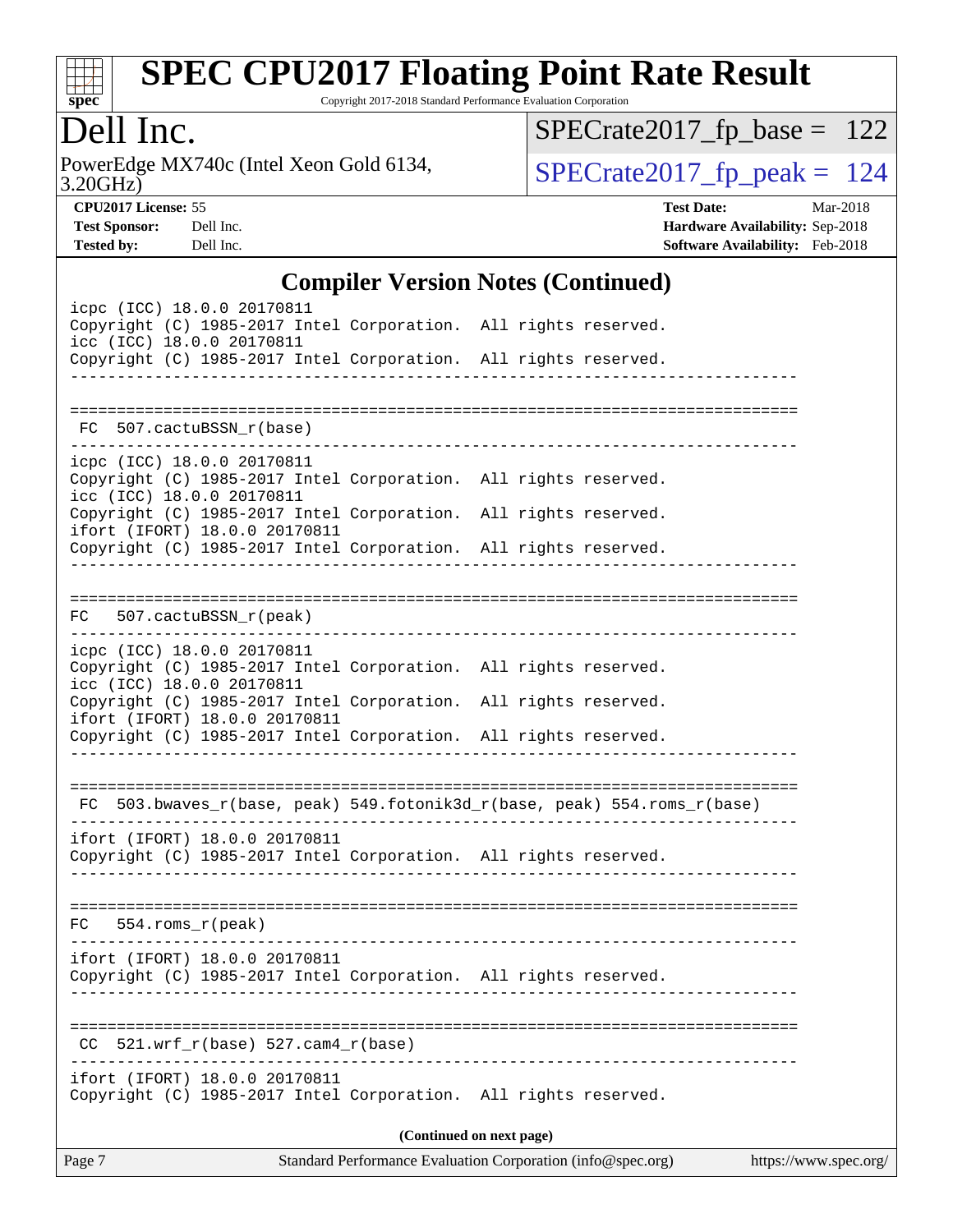

Copyright 2017-2018 Standard Performance Evaluation Corporation

### Dell Inc.

3.20GHz) PowerEdge MX740c (Intel Xeon Gold 6134,  $\vert$ [SPECrate2017\\_fp\\_peak =](http://www.spec.org/auto/cpu2017/Docs/result-fields.html#SPECrate2017fppeak) 124

[SPECrate2017\\_fp\\_base =](http://www.spec.org/auto/cpu2017/Docs/result-fields.html#SPECrate2017fpbase) 122

| <b>Test Sponsor:</b> | Dell Inc |
|----------------------|----------|
| Tested by:           | Dell Inc |

**[CPU2017 License:](http://www.spec.org/auto/cpu2017/Docs/result-fields.html#CPU2017License)** 55 **[Test Date:](http://www.spec.org/auto/cpu2017/Docs/result-fields.html#TestDate)** Mar-2018 **[Test Sponsor:](http://www.spec.org/auto/cpu2017/Docs/result-fields.html#TestSponsor)** Deliver Sponsor: **[Hardware Availability:](http://www.spec.org/auto/cpu2017/Docs/result-fields.html#HardwareAvailability)** Sep-2018 **[Tested by:](http://www.spec.org/auto/cpu2017/Docs/result-fields.html#Testedby)** Deliver and **[Software Availability:](http://www.spec.org/auto/cpu2017/Docs/result-fields.html#SoftwareAvailability)** Feb-2018

#### **[Compiler Version Notes \(Continued\)](http://www.spec.org/auto/cpu2017/Docs/result-fields.html#CompilerVersionNotes)**

| icc (ICC) 18.0.0 20170811<br>Copyright (C) 1985-2017 Intel Corporation. All rights reserved. |  |
|----------------------------------------------------------------------------------------------|--|
|                                                                                              |  |
| $CC = 521$ .wrf $r(\text{peak}) = 527$ .cam4 $r(\text{peak})$                                |  |
| ifort (IFORT) 18.0.0 20170811                                                                |  |
| Copyright (C) 1985-2017 Intel Corporation. All rights reserved.<br>icc (ICC) 18.0.0 20170811 |  |
| Copyright (C) 1985-2017 Intel Corporation. All rights reserved.                              |  |
|                                                                                              |  |

### **[Base Compiler Invocation](http://www.spec.org/auto/cpu2017/Docs/result-fields.html#BaseCompilerInvocation)**

[C benchmarks](http://www.spec.org/auto/cpu2017/Docs/result-fields.html#Cbenchmarks): [icc](http://www.spec.org/cpu2017/results/res2018q4/cpu2017-20181001-09014.flags.html#user_CCbase_intel_icc_18.0_66fc1ee009f7361af1fbd72ca7dcefbb700085f36577c54f309893dd4ec40d12360134090235512931783d35fd58c0460139e722d5067c5574d8eaf2b3e37e92)

[C++ benchmarks:](http://www.spec.org/auto/cpu2017/Docs/result-fields.html#CXXbenchmarks) [icpc](http://www.spec.org/cpu2017/results/res2018q4/cpu2017-20181001-09014.flags.html#user_CXXbase_intel_icpc_18.0_c510b6838c7f56d33e37e94d029a35b4a7bccf4766a728ee175e80a419847e808290a9b78be685c44ab727ea267ec2f070ec5dc83b407c0218cded6866a35d07)

[Fortran benchmarks](http://www.spec.org/auto/cpu2017/Docs/result-fields.html#Fortranbenchmarks): [ifort](http://www.spec.org/cpu2017/results/res2018q4/cpu2017-20181001-09014.flags.html#user_FCbase_intel_ifort_18.0_8111460550e3ca792625aed983ce982f94888b8b503583aa7ba2b8303487b4d8a21a13e7191a45c5fd58ff318f48f9492884d4413fa793fd88dd292cad7027ca)

[Benchmarks using both Fortran and C](http://www.spec.org/auto/cpu2017/Docs/result-fields.html#BenchmarksusingbothFortranandC): [ifort](http://www.spec.org/cpu2017/results/res2018q4/cpu2017-20181001-09014.flags.html#user_CC_FCbase_intel_ifort_18.0_8111460550e3ca792625aed983ce982f94888b8b503583aa7ba2b8303487b4d8a21a13e7191a45c5fd58ff318f48f9492884d4413fa793fd88dd292cad7027ca) [icc](http://www.spec.org/cpu2017/results/res2018q4/cpu2017-20181001-09014.flags.html#user_CC_FCbase_intel_icc_18.0_66fc1ee009f7361af1fbd72ca7dcefbb700085f36577c54f309893dd4ec40d12360134090235512931783d35fd58c0460139e722d5067c5574d8eaf2b3e37e92)

[Benchmarks using both C and C++](http://www.spec.org/auto/cpu2017/Docs/result-fields.html#BenchmarksusingbothCandCXX): [icpc](http://www.spec.org/cpu2017/results/res2018q4/cpu2017-20181001-09014.flags.html#user_CC_CXXbase_intel_icpc_18.0_c510b6838c7f56d33e37e94d029a35b4a7bccf4766a728ee175e80a419847e808290a9b78be685c44ab727ea267ec2f070ec5dc83b407c0218cded6866a35d07) [icc](http://www.spec.org/cpu2017/results/res2018q4/cpu2017-20181001-09014.flags.html#user_CC_CXXbase_intel_icc_18.0_66fc1ee009f7361af1fbd72ca7dcefbb700085f36577c54f309893dd4ec40d12360134090235512931783d35fd58c0460139e722d5067c5574d8eaf2b3e37e92)

[Benchmarks using Fortran, C, and C++:](http://www.spec.org/auto/cpu2017/Docs/result-fields.html#BenchmarksusingFortranCandCXX) [icpc](http://www.spec.org/cpu2017/results/res2018q4/cpu2017-20181001-09014.flags.html#user_CC_CXX_FCbase_intel_icpc_18.0_c510b6838c7f56d33e37e94d029a35b4a7bccf4766a728ee175e80a419847e808290a9b78be685c44ab727ea267ec2f070ec5dc83b407c0218cded6866a35d07) [icc](http://www.spec.org/cpu2017/results/res2018q4/cpu2017-20181001-09014.flags.html#user_CC_CXX_FCbase_intel_icc_18.0_66fc1ee009f7361af1fbd72ca7dcefbb700085f36577c54f309893dd4ec40d12360134090235512931783d35fd58c0460139e722d5067c5574d8eaf2b3e37e92) [ifort](http://www.spec.org/cpu2017/results/res2018q4/cpu2017-20181001-09014.flags.html#user_CC_CXX_FCbase_intel_ifort_18.0_8111460550e3ca792625aed983ce982f94888b8b503583aa7ba2b8303487b4d8a21a13e7191a45c5fd58ff318f48f9492884d4413fa793fd88dd292cad7027ca)

### **[Base Portability Flags](http://www.spec.org/auto/cpu2017/Docs/result-fields.html#BasePortabilityFlags)**

 503.bwaves\_r: [-DSPEC\\_LP64](http://www.spec.org/cpu2017/results/res2018q4/cpu2017-20181001-09014.flags.html#suite_basePORTABILITY503_bwaves_r_DSPEC_LP64) 507.cactuBSSN\_r: [-DSPEC\\_LP64](http://www.spec.org/cpu2017/results/res2018q4/cpu2017-20181001-09014.flags.html#suite_basePORTABILITY507_cactuBSSN_r_DSPEC_LP64) 508.namd\_r: [-DSPEC\\_LP64](http://www.spec.org/cpu2017/results/res2018q4/cpu2017-20181001-09014.flags.html#suite_basePORTABILITY508_namd_r_DSPEC_LP64) 510.parest\_r: [-DSPEC\\_LP64](http://www.spec.org/cpu2017/results/res2018q4/cpu2017-20181001-09014.flags.html#suite_basePORTABILITY510_parest_r_DSPEC_LP64) 511.povray\_r: [-DSPEC\\_LP64](http://www.spec.org/cpu2017/results/res2018q4/cpu2017-20181001-09014.flags.html#suite_basePORTABILITY511_povray_r_DSPEC_LP64) 519.lbm\_r: [-DSPEC\\_LP64](http://www.spec.org/cpu2017/results/res2018q4/cpu2017-20181001-09014.flags.html#suite_basePORTABILITY519_lbm_r_DSPEC_LP64) 521.wrf\_r: [-DSPEC\\_LP64](http://www.spec.org/cpu2017/results/res2018q4/cpu2017-20181001-09014.flags.html#suite_basePORTABILITY521_wrf_r_DSPEC_LP64) [-DSPEC\\_CASE\\_FLAG](http://www.spec.org/cpu2017/results/res2018q4/cpu2017-20181001-09014.flags.html#b521.wrf_r_baseCPORTABILITY_DSPEC_CASE_FLAG) [-convert big\\_endian](http://www.spec.org/cpu2017/results/res2018q4/cpu2017-20181001-09014.flags.html#user_baseFPORTABILITY521_wrf_r_convert_big_endian_c3194028bc08c63ac5d04de18c48ce6d347e4e562e8892b8bdbdc0214820426deb8554edfa529a3fb25a586e65a3d812c835984020483e7e73212c4d31a38223) 526.blender\_r: [-DSPEC\\_LP64](http://www.spec.org/cpu2017/results/res2018q4/cpu2017-20181001-09014.flags.html#suite_basePORTABILITY526_blender_r_DSPEC_LP64) [-DSPEC\\_LINUX](http://www.spec.org/cpu2017/results/res2018q4/cpu2017-20181001-09014.flags.html#b526.blender_r_baseCPORTABILITY_DSPEC_LINUX) [-funsigned-char](http://www.spec.org/cpu2017/results/res2018q4/cpu2017-20181001-09014.flags.html#user_baseCPORTABILITY526_blender_r_force_uchar_40c60f00ab013830e2dd6774aeded3ff59883ba5a1fc5fc14077f794d777847726e2a5858cbc7672e36e1b067e7e5c1d9a74f7176df07886a243d7cc18edfe67)

**(Continued on next page)**

Page 8 Standard Performance Evaluation Corporation [\(info@spec.org\)](mailto:info@spec.org) <https://www.spec.org/>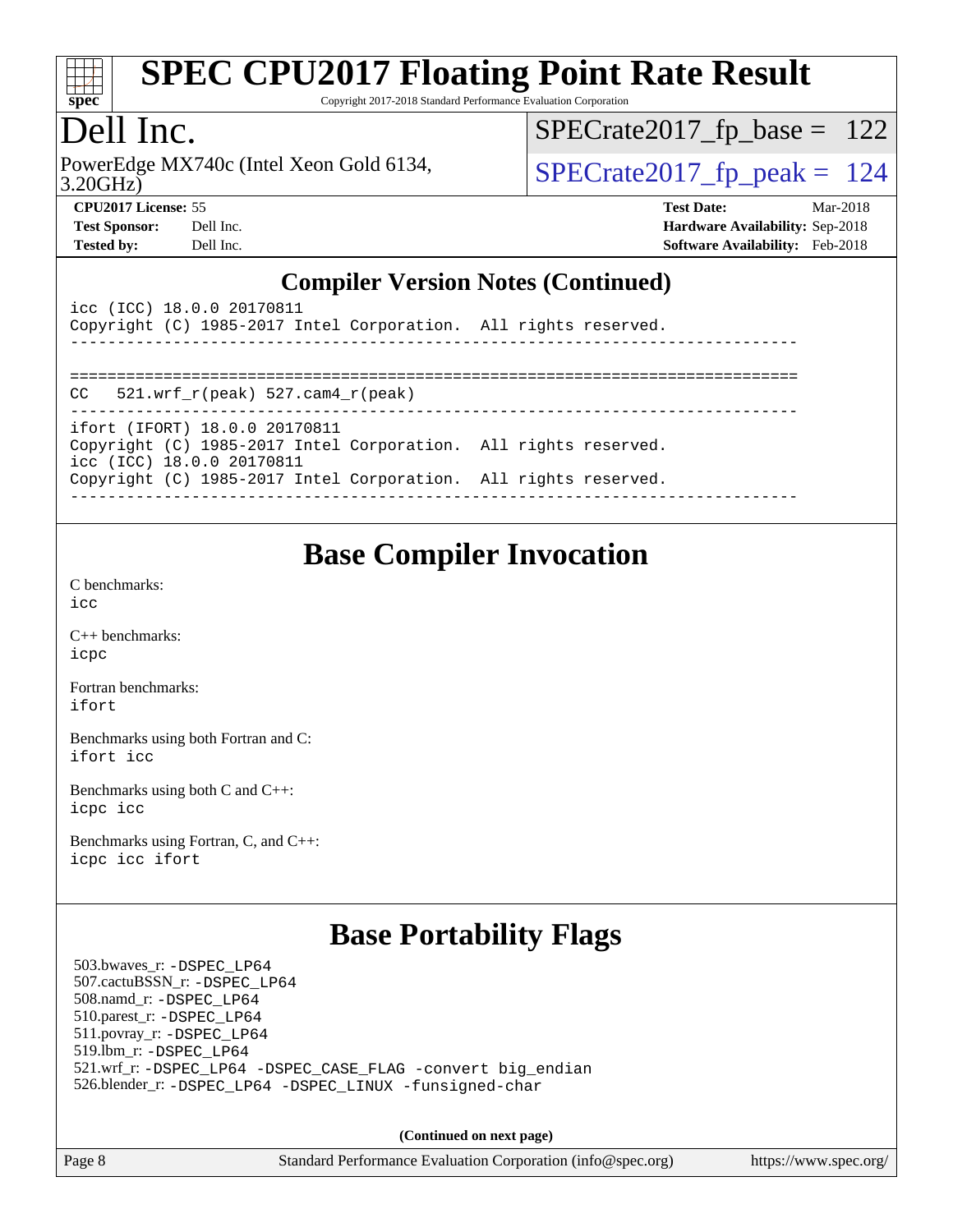

Copyright 2017-2018 Standard Performance Evaluation Corporation

### Dell Inc.

3.20GHz) PowerEdge MX740c (Intel Xeon Gold 6134,  $\vert$  [SPECrate2017\\_fp\\_peak =](http://www.spec.org/auto/cpu2017/Docs/result-fields.html#SPECrate2017fppeak) 124

 $SPECTate2017_fp\_base = 122$ 

**[Tested by:](http://www.spec.org/auto/cpu2017/Docs/result-fields.html#Testedby)** Dell Inc. **[Software Availability:](http://www.spec.org/auto/cpu2017/Docs/result-fields.html#SoftwareAvailability)** Feb-2018

**[CPU2017 License:](http://www.spec.org/auto/cpu2017/Docs/result-fields.html#CPU2017License)** 55 **[Test Date:](http://www.spec.org/auto/cpu2017/Docs/result-fields.html#TestDate)** Mar-2018 **[Test Sponsor:](http://www.spec.org/auto/cpu2017/Docs/result-fields.html#TestSponsor)** Dell Inc. **[Hardware Availability:](http://www.spec.org/auto/cpu2017/Docs/result-fields.html#HardwareAvailability)** Sep-2018

## **[Base Portability Flags \(Continued\)](http://www.spec.org/auto/cpu2017/Docs/result-fields.html#BasePortabilityFlags)**

 527.cam4\_r: [-DSPEC\\_LP64](http://www.spec.org/cpu2017/results/res2018q4/cpu2017-20181001-09014.flags.html#suite_basePORTABILITY527_cam4_r_DSPEC_LP64) [-DSPEC\\_CASE\\_FLAG](http://www.spec.org/cpu2017/results/res2018q4/cpu2017-20181001-09014.flags.html#b527.cam4_r_baseCPORTABILITY_DSPEC_CASE_FLAG) 538.imagick\_r: [-DSPEC\\_LP64](http://www.spec.org/cpu2017/results/res2018q4/cpu2017-20181001-09014.flags.html#suite_basePORTABILITY538_imagick_r_DSPEC_LP64) 544.nab\_r: [-DSPEC\\_LP64](http://www.spec.org/cpu2017/results/res2018q4/cpu2017-20181001-09014.flags.html#suite_basePORTABILITY544_nab_r_DSPEC_LP64) 549.fotonik3d\_r: [-DSPEC\\_LP64](http://www.spec.org/cpu2017/results/res2018q4/cpu2017-20181001-09014.flags.html#suite_basePORTABILITY549_fotonik3d_r_DSPEC_LP64) 554.roms\_r: [-DSPEC\\_LP64](http://www.spec.org/cpu2017/results/res2018q4/cpu2017-20181001-09014.flags.html#suite_basePORTABILITY554_roms_r_DSPEC_LP64)

#### **[Base Optimization Flags](http://www.spec.org/auto/cpu2017/Docs/result-fields.html#BaseOptimizationFlags)**

[C benchmarks](http://www.spec.org/auto/cpu2017/Docs/result-fields.html#Cbenchmarks):

[-xCORE-AVX2](http://www.spec.org/cpu2017/results/res2018q4/cpu2017-20181001-09014.flags.html#user_CCbase_f-xCORE-AVX2) [-ipo](http://www.spec.org/cpu2017/results/res2018q4/cpu2017-20181001-09014.flags.html#user_CCbase_f-ipo) [-O3](http://www.spec.org/cpu2017/results/res2018q4/cpu2017-20181001-09014.flags.html#user_CCbase_f-O3) [-no-prec-div](http://www.spec.org/cpu2017/results/res2018q4/cpu2017-20181001-09014.flags.html#user_CCbase_f-no-prec-div) [-qopt-prefetch](http://www.spec.org/cpu2017/results/res2018q4/cpu2017-20181001-09014.flags.html#user_CCbase_f-qopt-prefetch) [-ffinite-math-only](http://www.spec.org/cpu2017/results/res2018q4/cpu2017-20181001-09014.flags.html#user_CCbase_f_finite_math_only_cb91587bd2077682c4b38af759c288ed7c732db004271a9512da14a4f8007909a5f1427ecbf1a0fb78ff2a814402c6114ac565ca162485bbcae155b5e4258871) [-qopt-mem-layout-trans=3](http://www.spec.org/cpu2017/results/res2018q4/cpu2017-20181001-09014.flags.html#user_CCbase_f-qopt-mem-layout-trans_de80db37974c74b1f0e20d883f0b675c88c3b01e9d123adea9b28688d64333345fb62bc4a798493513fdb68f60282f9a726aa07f478b2f7113531aecce732043)

[C++ benchmarks:](http://www.spec.org/auto/cpu2017/Docs/result-fields.html#CXXbenchmarks)

[-xCORE-AVX2](http://www.spec.org/cpu2017/results/res2018q4/cpu2017-20181001-09014.flags.html#user_CXXbase_f-xCORE-AVX2) [-ipo](http://www.spec.org/cpu2017/results/res2018q4/cpu2017-20181001-09014.flags.html#user_CXXbase_f-ipo) [-O3](http://www.spec.org/cpu2017/results/res2018q4/cpu2017-20181001-09014.flags.html#user_CXXbase_f-O3) [-no-prec-div](http://www.spec.org/cpu2017/results/res2018q4/cpu2017-20181001-09014.flags.html#user_CXXbase_f-no-prec-div) [-qopt-prefetch](http://www.spec.org/cpu2017/results/res2018q4/cpu2017-20181001-09014.flags.html#user_CXXbase_f-qopt-prefetch) [-ffinite-math-only](http://www.spec.org/cpu2017/results/res2018q4/cpu2017-20181001-09014.flags.html#user_CXXbase_f_finite_math_only_cb91587bd2077682c4b38af759c288ed7c732db004271a9512da14a4f8007909a5f1427ecbf1a0fb78ff2a814402c6114ac565ca162485bbcae155b5e4258871) [-qopt-mem-layout-trans=3](http://www.spec.org/cpu2017/results/res2018q4/cpu2017-20181001-09014.flags.html#user_CXXbase_f-qopt-mem-layout-trans_de80db37974c74b1f0e20d883f0b675c88c3b01e9d123adea9b28688d64333345fb62bc4a798493513fdb68f60282f9a726aa07f478b2f7113531aecce732043)

[Fortran benchmarks](http://www.spec.org/auto/cpu2017/Docs/result-fields.html#Fortranbenchmarks): [-xCORE-AVX2](http://www.spec.org/cpu2017/results/res2018q4/cpu2017-20181001-09014.flags.html#user_FCbase_f-xCORE-AVX2) [-ipo](http://www.spec.org/cpu2017/results/res2018q4/cpu2017-20181001-09014.flags.html#user_FCbase_f-ipo) [-O3](http://www.spec.org/cpu2017/results/res2018q4/cpu2017-20181001-09014.flags.html#user_FCbase_f-O3) [-no-prec-div](http://www.spec.org/cpu2017/results/res2018q4/cpu2017-20181001-09014.flags.html#user_FCbase_f-no-prec-div) [-qopt-prefetch](http://www.spec.org/cpu2017/results/res2018q4/cpu2017-20181001-09014.flags.html#user_FCbase_f-qopt-prefetch) [-ffinite-math-only](http://www.spec.org/cpu2017/results/res2018q4/cpu2017-20181001-09014.flags.html#user_FCbase_f_finite_math_only_cb91587bd2077682c4b38af759c288ed7c732db004271a9512da14a4f8007909a5f1427ecbf1a0fb78ff2a814402c6114ac565ca162485bbcae155b5e4258871) [-qopt-mem-layout-trans=3](http://www.spec.org/cpu2017/results/res2018q4/cpu2017-20181001-09014.flags.html#user_FCbase_f-qopt-mem-layout-trans_de80db37974c74b1f0e20d883f0b675c88c3b01e9d123adea9b28688d64333345fb62bc4a798493513fdb68f60282f9a726aa07f478b2f7113531aecce732043) [-nostandard-realloc-lhs](http://www.spec.org/cpu2017/results/res2018q4/cpu2017-20181001-09014.flags.html#user_FCbase_f_2003_std_realloc_82b4557e90729c0f113870c07e44d33d6f5a304b4f63d4c15d2d0f1fab99f5daaed73bdb9275d9ae411527f28b936061aa8b9c8f2d63842963b95c9dd6426b8a) [-align array32byte](http://www.spec.org/cpu2017/results/res2018q4/cpu2017-20181001-09014.flags.html#user_FCbase_align_array32byte_b982fe038af199962ba9a80c053b8342c548c85b40b8e86eb3cc33dee0d7986a4af373ac2d51c3f7cf710a18d62fdce2948f201cd044323541f22fc0fffc51b6)

[Benchmarks using both Fortran and C](http://www.spec.org/auto/cpu2017/Docs/result-fields.html#BenchmarksusingbothFortranandC):

[-xCORE-AVX2](http://www.spec.org/cpu2017/results/res2018q4/cpu2017-20181001-09014.flags.html#user_CC_FCbase_f-xCORE-AVX2) [-ipo](http://www.spec.org/cpu2017/results/res2018q4/cpu2017-20181001-09014.flags.html#user_CC_FCbase_f-ipo) [-O3](http://www.spec.org/cpu2017/results/res2018q4/cpu2017-20181001-09014.flags.html#user_CC_FCbase_f-O3) [-no-prec-div](http://www.spec.org/cpu2017/results/res2018q4/cpu2017-20181001-09014.flags.html#user_CC_FCbase_f-no-prec-div) [-qopt-prefetch](http://www.spec.org/cpu2017/results/res2018q4/cpu2017-20181001-09014.flags.html#user_CC_FCbase_f-qopt-prefetch) [-ffinite-math-only](http://www.spec.org/cpu2017/results/res2018q4/cpu2017-20181001-09014.flags.html#user_CC_FCbase_f_finite_math_only_cb91587bd2077682c4b38af759c288ed7c732db004271a9512da14a4f8007909a5f1427ecbf1a0fb78ff2a814402c6114ac565ca162485bbcae155b5e4258871) [-qopt-mem-layout-trans=3](http://www.spec.org/cpu2017/results/res2018q4/cpu2017-20181001-09014.flags.html#user_CC_FCbase_f-qopt-mem-layout-trans_de80db37974c74b1f0e20d883f0b675c88c3b01e9d123adea9b28688d64333345fb62bc4a798493513fdb68f60282f9a726aa07f478b2f7113531aecce732043) [-nostandard-realloc-lhs](http://www.spec.org/cpu2017/results/res2018q4/cpu2017-20181001-09014.flags.html#user_CC_FCbase_f_2003_std_realloc_82b4557e90729c0f113870c07e44d33d6f5a304b4f63d4c15d2d0f1fab99f5daaed73bdb9275d9ae411527f28b936061aa8b9c8f2d63842963b95c9dd6426b8a) [-align array32byte](http://www.spec.org/cpu2017/results/res2018q4/cpu2017-20181001-09014.flags.html#user_CC_FCbase_align_array32byte_b982fe038af199962ba9a80c053b8342c548c85b40b8e86eb3cc33dee0d7986a4af373ac2d51c3f7cf710a18d62fdce2948f201cd044323541f22fc0fffc51b6)

[Benchmarks using both C and C++](http://www.spec.org/auto/cpu2017/Docs/result-fields.html#BenchmarksusingbothCandCXX): [-xCORE-AVX2](http://www.spec.org/cpu2017/results/res2018q4/cpu2017-20181001-09014.flags.html#user_CC_CXXbase_f-xCORE-AVX2) [-ipo](http://www.spec.org/cpu2017/results/res2018q4/cpu2017-20181001-09014.flags.html#user_CC_CXXbase_f-ipo) [-O3](http://www.spec.org/cpu2017/results/res2018q4/cpu2017-20181001-09014.flags.html#user_CC_CXXbase_f-O3) [-no-prec-div](http://www.spec.org/cpu2017/results/res2018q4/cpu2017-20181001-09014.flags.html#user_CC_CXXbase_f-no-prec-div) [-qopt-prefetch](http://www.spec.org/cpu2017/results/res2018q4/cpu2017-20181001-09014.flags.html#user_CC_CXXbase_f-qopt-prefetch) [-ffinite-math-only](http://www.spec.org/cpu2017/results/res2018q4/cpu2017-20181001-09014.flags.html#user_CC_CXXbase_f_finite_math_only_cb91587bd2077682c4b38af759c288ed7c732db004271a9512da14a4f8007909a5f1427ecbf1a0fb78ff2a814402c6114ac565ca162485bbcae155b5e4258871) [-qopt-mem-layout-trans=3](http://www.spec.org/cpu2017/results/res2018q4/cpu2017-20181001-09014.flags.html#user_CC_CXXbase_f-qopt-mem-layout-trans_de80db37974c74b1f0e20d883f0b675c88c3b01e9d123adea9b28688d64333345fb62bc4a798493513fdb68f60282f9a726aa07f478b2f7113531aecce732043)

[Benchmarks using Fortran, C, and C++:](http://www.spec.org/auto/cpu2017/Docs/result-fields.html#BenchmarksusingFortranCandCXX) [-xCORE-AVX2](http://www.spec.org/cpu2017/results/res2018q4/cpu2017-20181001-09014.flags.html#user_CC_CXX_FCbase_f-xCORE-AVX2) [-ipo](http://www.spec.org/cpu2017/results/res2018q4/cpu2017-20181001-09014.flags.html#user_CC_CXX_FCbase_f-ipo) [-O3](http://www.spec.org/cpu2017/results/res2018q4/cpu2017-20181001-09014.flags.html#user_CC_CXX_FCbase_f-O3) [-no-prec-div](http://www.spec.org/cpu2017/results/res2018q4/cpu2017-20181001-09014.flags.html#user_CC_CXX_FCbase_f-no-prec-div) [-qopt-prefetch](http://www.spec.org/cpu2017/results/res2018q4/cpu2017-20181001-09014.flags.html#user_CC_CXX_FCbase_f-qopt-prefetch) [-ffinite-math-only](http://www.spec.org/cpu2017/results/res2018q4/cpu2017-20181001-09014.flags.html#user_CC_CXX_FCbase_f_finite_math_only_cb91587bd2077682c4b38af759c288ed7c732db004271a9512da14a4f8007909a5f1427ecbf1a0fb78ff2a814402c6114ac565ca162485bbcae155b5e4258871) [-qopt-mem-layout-trans=3](http://www.spec.org/cpu2017/results/res2018q4/cpu2017-20181001-09014.flags.html#user_CC_CXX_FCbase_f-qopt-mem-layout-trans_de80db37974c74b1f0e20d883f0b675c88c3b01e9d123adea9b28688d64333345fb62bc4a798493513fdb68f60282f9a726aa07f478b2f7113531aecce732043) [-nostandard-realloc-lhs](http://www.spec.org/cpu2017/results/res2018q4/cpu2017-20181001-09014.flags.html#user_CC_CXX_FCbase_f_2003_std_realloc_82b4557e90729c0f113870c07e44d33d6f5a304b4f63d4c15d2d0f1fab99f5daaed73bdb9275d9ae411527f28b936061aa8b9c8f2d63842963b95c9dd6426b8a) [-align array32byte](http://www.spec.org/cpu2017/results/res2018q4/cpu2017-20181001-09014.flags.html#user_CC_CXX_FCbase_align_array32byte_b982fe038af199962ba9a80c053b8342c548c85b40b8e86eb3cc33dee0d7986a4af373ac2d51c3f7cf710a18d62fdce2948f201cd044323541f22fc0fffc51b6)

### **[Base Other Flags](http://www.spec.org/auto/cpu2017/Docs/result-fields.html#BaseOtherFlags)**

[C benchmarks](http://www.spec.org/auto/cpu2017/Docs/result-fields.html#Cbenchmarks):  $-m64 - std = c11$  $-m64 - std = c11$ 

[C++ benchmarks:](http://www.spec.org/auto/cpu2017/Docs/result-fields.html#CXXbenchmarks)  $-m64$ 

[Fortran benchmarks](http://www.spec.org/auto/cpu2017/Docs/result-fields.html#Fortranbenchmarks): [-m64](http://www.spec.org/cpu2017/results/res2018q4/cpu2017-20181001-09014.flags.html#user_FCbase_intel_intel64_18.0_af43caccfc8ded86e7699f2159af6efc7655f51387b94da716254467f3c01020a5059329e2569e4053f409e7c9202a7efc638f7a6d1ffb3f52dea4a3e31d82ab)

**(Continued on next page)**

Page 9 Standard Performance Evaluation Corporation [\(info@spec.org\)](mailto:info@spec.org) <https://www.spec.org/>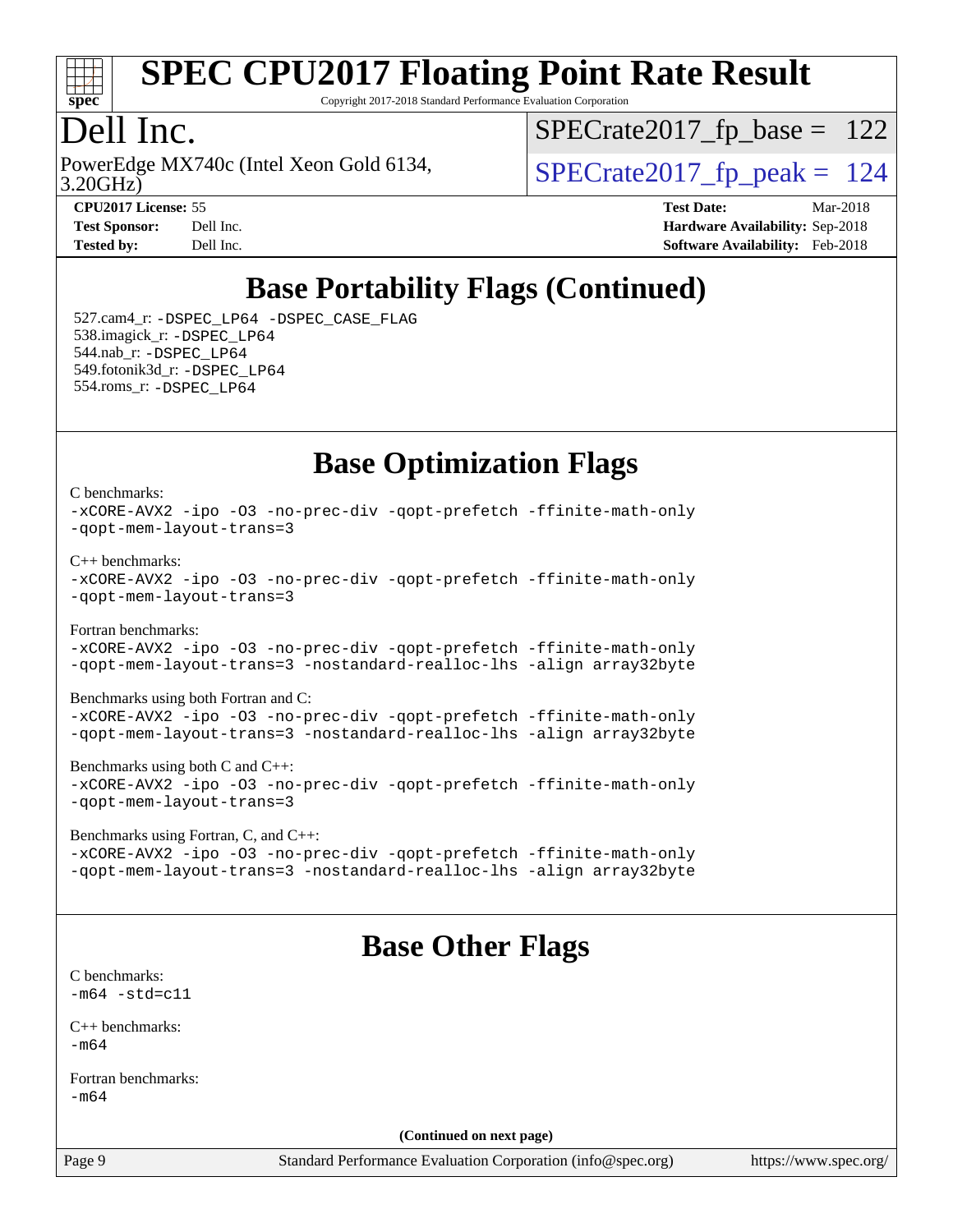

Copyright 2017-2018 Standard Performance Evaluation Corporation

### Dell Inc.

3.20GHz) PowerEdge MX740c (Intel Xeon Gold 6134,  $\vert$ [SPECrate2017\\_fp\\_peak =](http://www.spec.org/auto/cpu2017/Docs/result-fields.html#SPECrate2017fppeak) 124

[SPECrate2017\\_fp\\_base =](http://www.spec.org/auto/cpu2017/Docs/result-fields.html#SPECrate2017fpbase) 122

**[CPU2017 License:](http://www.spec.org/auto/cpu2017/Docs/result-fields.html#CPU2017License)** 55 **[Test Date:](http://www.spec.org/auto/cpu2017/Docs/result-fields.html#TestDate)** Mar-2018 **[Test Sponsor:](http://www.spec.org/auto/cpu2017/Docs/result-fields.html#TestSponsor)** Dell Inc. **[Hardware Availability:](http://www.spec.org/auto/cpu2017/Docs/result-fields.html#HardwareAvailability)** Sep-2018 **[Tested by:](http://www.spec.org/auto/cpu2017/Docs/result-fields.html#Testedby)** Dell Inc. **[Software Availability:](http://www.spec.org/auto/cpu2017/Docs/result-fields.html#SoftwareAvailability)** Feb-2018

### **[Base Other Flags \(Continued\)](http://www.spec.org/auto/cpu2017/Docs/result-fields.html#BaseOtherFlags)**

[Benchmarks using both Fortran and C](http://www.spec.org/auto/cpu2017/Docs/result-fields.html#BenchmarksusingbothFortranandC):  $-m64 - std= c11$  $-m64 - std= c11$ 

[Benchmarks using both C and C++](http://www.spec.org/auto/cpu2017/Docs/result-fields.html#BenchmarksusingbothCandCXX):  $-m64 - std = c11$  $-m64 - std = c11$ 

[Benchmarks using Fortran, C, and C++:](http://www.spec.org/auto/cpu2017/Docs/result-fields.html#BenchmarksusingFortranCandCXX)  $-m64 - std = c11$  $-m64 - std = c11$ 

#### **[Peak Compiler Invocation](http://www.spec.org/auto/cpu2017/Docs/result-fields.html#PeakCompilerInvocation)**

[C benchmarks](http://www.spec.org/auto/cpu2017/Docs/result-fields.html#Cbenchmarks): [icc](http://www.spec.org/cpu2017/results/res2018q4/cpu2017-20181001-09014.flags.html#user_CCpeak_intel_icc_18.0_66fc1ee009f7361af1fbd72ca7dcefbb700085f36577c54f309893dd4ec40d12360134090235512931783d35fd58c0460139e722d5067c5574d8eaf2b3e37e92)

[C++ benchmarks:](http://www.spec.org/auto/cpu2017/Docs/result-fields.html#CXXbenchmarks) [icpc](http://www.spec.org/cpu2017/results/res2018q4/cpu2017-20181001-09014.flags.html#user_CXXpeak_intel_icpc_18.0_c510b6838c7f56d33e37e94d029a35b4a7bccf4766a728ee175e80a419847e808290a9b78be685c44ab727ea267ec2f070ec5dc83b407c0218cded6866a35d07)

[Fortran benchmarks](http://www.spec.org/auto/cpu2017/Docs/result-fields.html#Fortranbenchmarks): [ifort](http://www.spec.org/cpu2017/results/res2018q4/cpu2017-20181001-09014.flags.html#user_FCpeak_intel_ifort_18.0_8111460550e3ca792625aed983ce982f94888b8b503583aa7ba2b8303487b4d8a21a13e7191a45c5fd58ff318f48f9492884d4413fa793fd88dd292cad7027ca)

[Benchmarks using both Fortran and C](http://www.spec.org/auto/cpu2017/Docs/result-fields.html#BenchmarksusingbothFortranandC): [ifort](http://www.spec.org/cpu2017/results/res2018q4/cpu2017-20181001-09014.flags.html#user_CC_FCpeak_intel_ifort_18.0_8111460550e3ca792625aed983ce982f94888b8b503583aa7ba2b8303487b4d8a21a13e7191a45c5fd58ff318f48f9492884d4413fa793fd88dd292cad7027ca) [icc](http://www.spec.org/cpu2017/results/res2018q4/cpu2017-20181001-09014.flags.html#user_CC_FCpeak_intel_icc_18.0_66fc1ee009f7361af1fbd72ca7dcefbb700085f36577c54f309893dd4ec40d12360134090235512931783d35fd58c0460139e722d5067c5574d8eaf2b3e37e92)

[Benchmarks using both C and C++](http://www.spec.org/auto/cpu2017/Docs/result-fields.html#BenchmarksusingbothCandCXX): [icpc](http://www.spec.org/cpu2017/results/res2018q4/cpu2017-20181001-09014.flags.html#user_CC_CXXpeak_intel_icpc_18.0_c510b6838c7f56d33e37e94d029a35b4a7bccf4766a728ee175e80a419847e808290a9b78be685c44ab727ea267ec2f070ec5dc83b407c0218cded6866a35d07) [icc](http://www.spec.org/cpu2017/results/res2018q4/cpu2017-20181001-09014.flags.html#user_CC_CXXpeak_intel_icc_18.0_66fc1ee009f7361af1fbd72ca7dcefbb700085f36577c54f309893dd4ec40d12360134090235512931783d35fd58c0460139e722d5067c5574d8eaf2b3e37e92)

[Benchmarks using Fortran, C, and C++:](http://www.spec.org/auto/cpu2017/Docs/result-fields.html#BenchmarksusingFortranCandCXX) [icpc](http://www.spec.org/cpu2017/results/res2018q4/cpu2017-20181001-09014.flags.html#user_CC_CXX_FCpeak_intel_icpc_18.0_c510b6838c7f56d33e37e94d029a35b4a7bccf4766a728ee175e80a419847e808290a9b78be685c44ab727ea267ec2f070ec5dc83b407c0218cded6866a35d07) [icc](http://www.spec.org/cpu2017/results/res2018q4/cpu2017-20181001-09014.flags.html#user_CC_CXX_FCpeak_intel_icc_18.0_66fc1ee009f7361af1fbd72ca7dcefbb700085f36577c54f309893dd4ec40d12360134090235512931783d35fd58c0460139e722d5067c5574d8eaf2b3e37e92) [ifort](http://www.spec.org/cpu2017/results/res2018q4/cpu2017-20181001-09014.flags.html#user_CC_CXX_FCpeak_intel_ifort_18.0_8111460550e3ca792625aed983ce982f94888b8b503583aa7ba2b8303487b4d8a21a13e7191a45c5fd58ff318f48f9492884d4413fa793fd88dd292cad7027ca)

### **[Peak Portability Flags](http://www.spec.org/auto/cpu2017/Docs/result-fields.html#PeakPortabilityFlags)**

Same as Base Portability Flags

## **[Peak Optimization Flags](http://www.spec.org/auto/cpu2017/Docs/result-fields.html#PeakOptimizationFlags)**

[C benchmarks](http://www.spec.org/auto/cpu2017/Docs/result-fields.html#Cbenchmarks):

**(Continued on next page)**

Page 10 Standard Performance Evaluation Corporation [\(info@spec.org\)](mailto:info@spec.org) <https://www.spec.org/>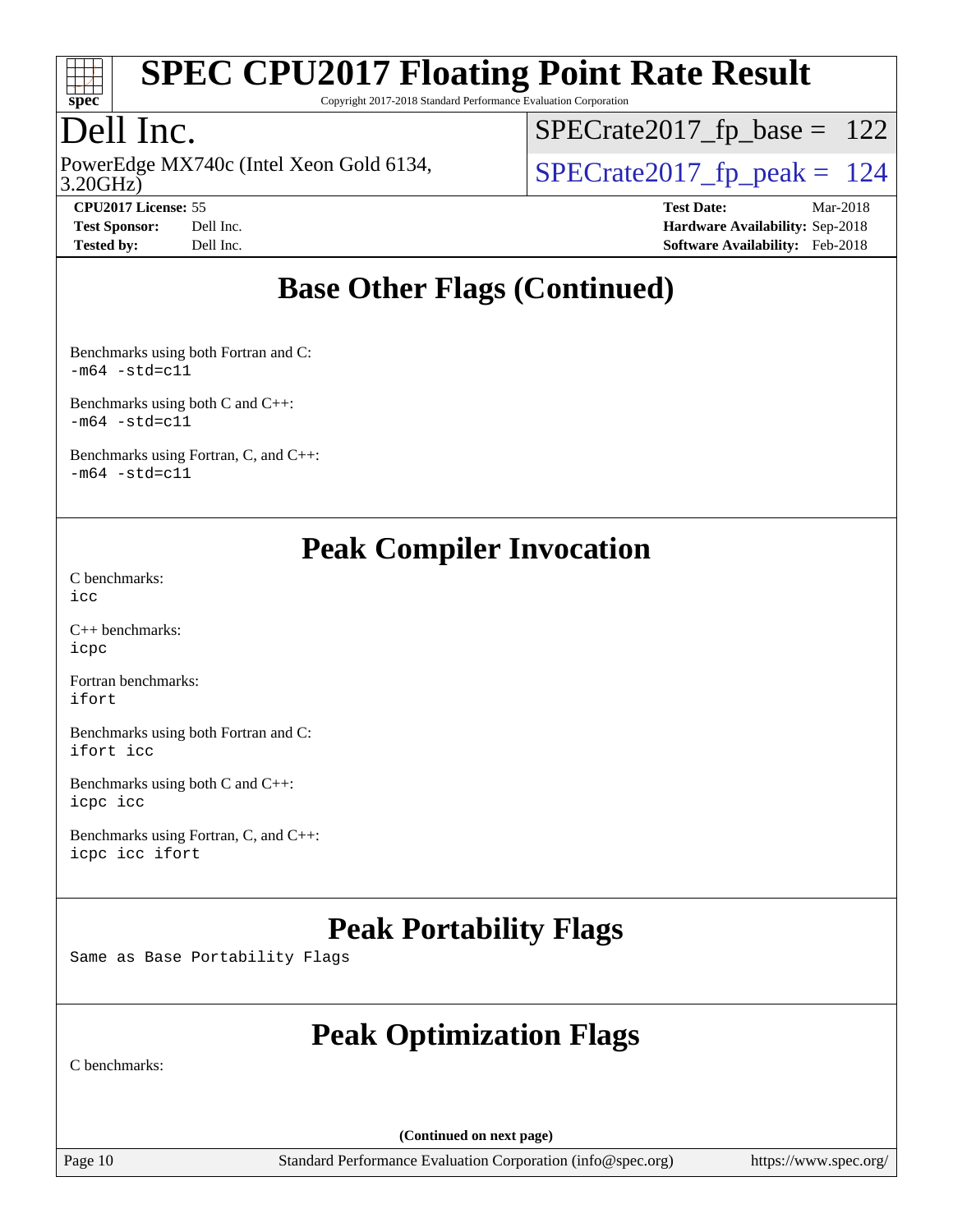

Copyright 2017-2018 Standard Performance Evaluation Corporation

## Dell Inc.

3.20GHz) PowerEdge MX740c (Intel Xeon Gold 6134,  $\vert$ [SPECrate2017\\_fp\\_peak =](http://www.spec.org/auto/cpu2017/Docs/result-fields.html#SPECrate2017fppeak) 124

 $SPECTate2017_fp\_base = 122$ 

**[CPU2017 License:](http://www.spec.org/auto/cpu2017/Docs/result-fields.html#CPU2017License)** 55 **[Test Date:](http://www.spec.org/auto/cpu2017/Docs/result-fields.html#TestDate)** Mar-2018 **[Test Sponsor:](http://www.spec.org/auto/cpu2017/Docs/result-fields.html#TestSponsor)** Dell Inc. **[Hardware Availability:](http://www.spec.org/auto/cpu2017/Docs/result-fields.html#HardwareAvailability)** Sep-2018 **[Tested by:](http://www.spec.org/auto/cpu2017/Docs/result-fields.html#Testedby)** Dell Inc. **[Software Availability:](http://www.spec.org/auto/cpu2017/Docs/result-fields.html#SoftwareAvailability)** Feb-2018

## **[Peak Optimization Flags \(Continued\)](http://www.spec.org/auto/cpu2017/Docs/result-fields.html#PeakOptimizationFlags)**

```
 519.lbm_r: -prof-gen(pass 1) -prof-use(pass 2) -ipo -xCORE-AVX2 -O3
-no-prec-div -qopt-prefetch -ffinite-math-only
-qopt-mem-layout-trans=3
 538.imagick_r: -xCORE-AVX2 -ipo -O3 -no-prec-div -qopt-prefetch
-ffinite-math-only -qopt-mem-layout-trans=3
 544.nab_r: Same as 519.lbm_r
C++ benchmarks: 
-prof-gen(pass 1) -prof-use(pass 2) -ipo -xCORE-AVX2 -O3
-no-prec-div -qopt-prefetch -ffinite-math-only
-qopt-mem-layout-trans=3
Fortran benchmarks: 
 503.bwaves_r: -xCORE-AVX2 -ipo -O3 -no-prec-div -qopt-prefetch
-ffinite-math-only -qopt-mem-layout-trans=3
-nostandard-realloc-lhs -align array32byte
 549.fotonik3d_r: Same as 503.bwaves_r
 554.roms_r: -prof-gen(pass 1) -prof-use(pass 2) -ipo -xCORE-AVX2 -O3
-no-prec-div -qopt-prefetch -ffinite-math-only
-qopt-mem-layout-trans=3 -nostandard-realloc-lhs
-align array32byte
Benchmarks using both Fortran and C: 
-prof-gen(pass 1) -prof-use(pass 2) -ipo -xCORE-AVX2 -O3
-no-prec-div -qopt-prefetch -ffinite-math-only
-qopt-mem-layout-trans=3 -nostandard-realloc-lhs -align array32byte
Benchmarks using both C and C++: 
-prof-gen(pass 1) -prof-use(pass 2) -ipo -xCORE-AVX2 -O3
-no-prec-div -qopt-prefetch -ffinite-math-only
-qopt-mem-layout-trans=3
Benchmarks using Fortran, C, and C++: 
-prof-gen(pass 1) -prof-use(pass 2) -ipo -xCORE-AVX2 -O3
-no-prec-div -qopt-prefetch -ffinite-math-only
-qopt-mem-layout-trans=3 -nostandard-realloc-lhs -align array32byte
```